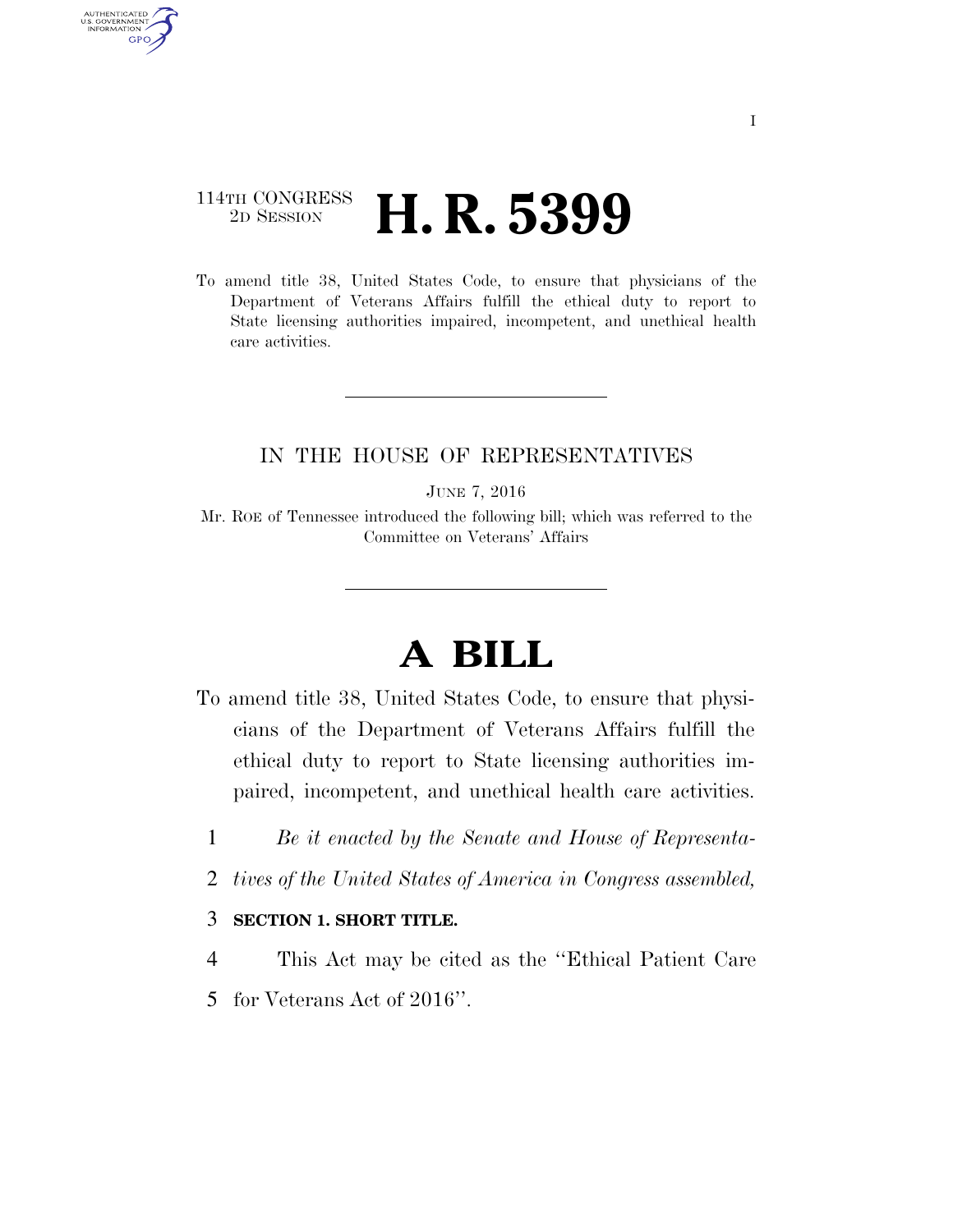## **SEC. 2. DUTY TO REPORT IMPAIRED, INCOMPETENT, AND UNETHICAL HEALTH CARE ACTIVITIES.**

 (a) IN GENERAL.—Subchapter II of chapter 74 of title 38, United States Code, is amended by adding at the end the following new section:

## **''§ 7330B. Duty to report impaired, incompetent, and unethical health care activities**

8 "(a) REPORTING TO STATE LICENSING AUTHOR- ITY.—In addition to confidential reporting under the qual- ity-assurance program pursuant to section 7311(b)(4) of this title and any other reporting authorized or required by the Secretary, the Secretary shall ensure that each phy- sician of the Department is informed of the duty of the physician to report directly any covered activity committed by another physician that the physician witnesses or other- wise directly discovers to the applicable licensing authority of each State in which the physician who is the subject of the report is licensed to practice medicine.

 ''(b) TIMING OF REPORTING.—Each physician of the Department shall make a direct report to the State licens- ing authority of a covered activity under subsection (a) not later than five days after the date on which the physi- cian witnesses or otherwise directly discovers the covered activity.

#### 25 "(c) DEFINITIONS.—In this section: